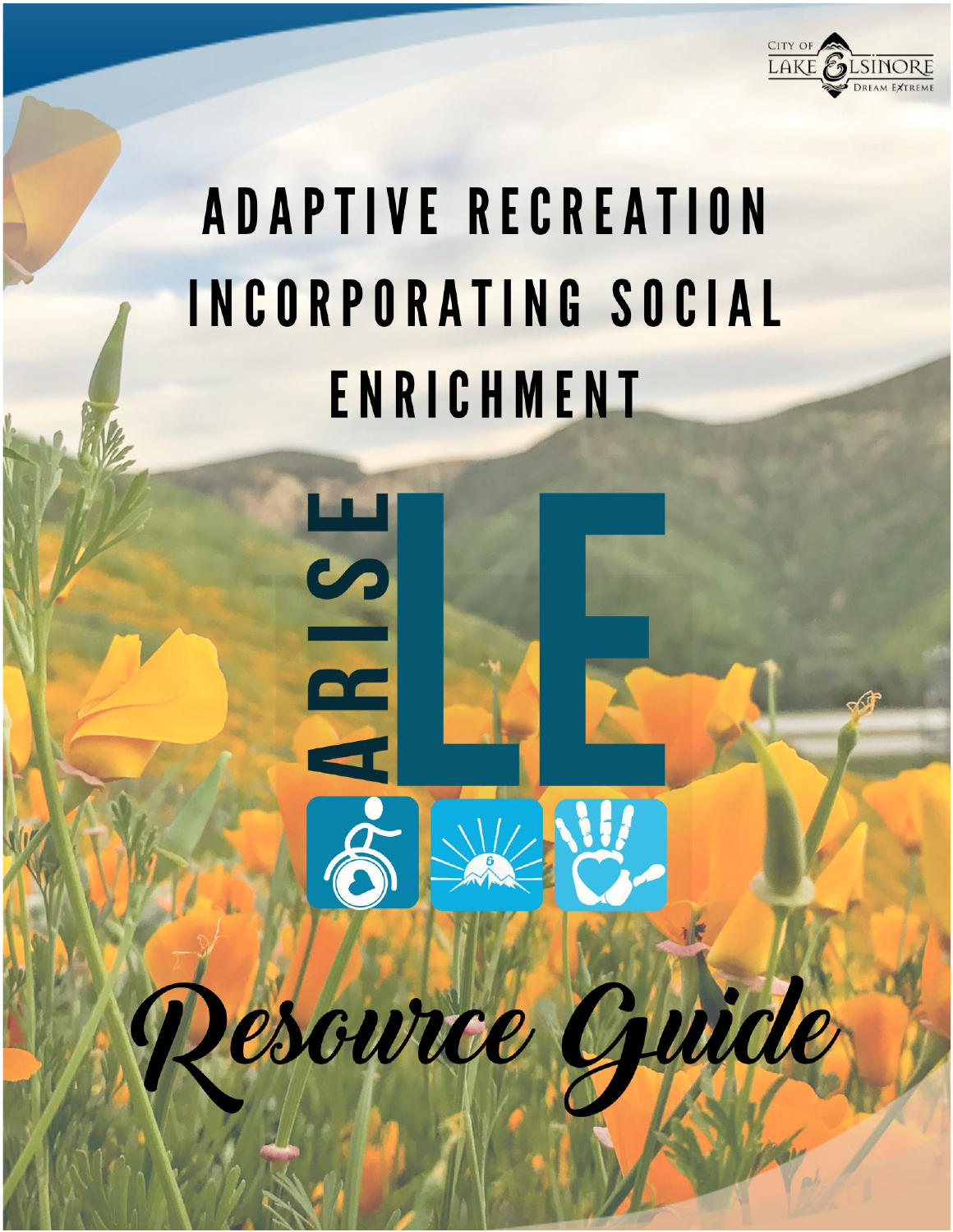

### TABLE OF CONTENTS

| ADVOCACY              |  |
|-----------------------|--|
| Education             |  |
| Sports and Recreation |  |
| Employment            |  |

Disclaimer: The City of Lake Elsinore has developed this guide as a reference tool to assist parents, caregivers, and individuals affected with disabilities by providing a list of local resources in the community. The City of Lake Elsinore does not recommend, endorse, or guarantee services for any of the information included in this guide. You are urged to use independent judgment and request references when considering any resources provided in this guide.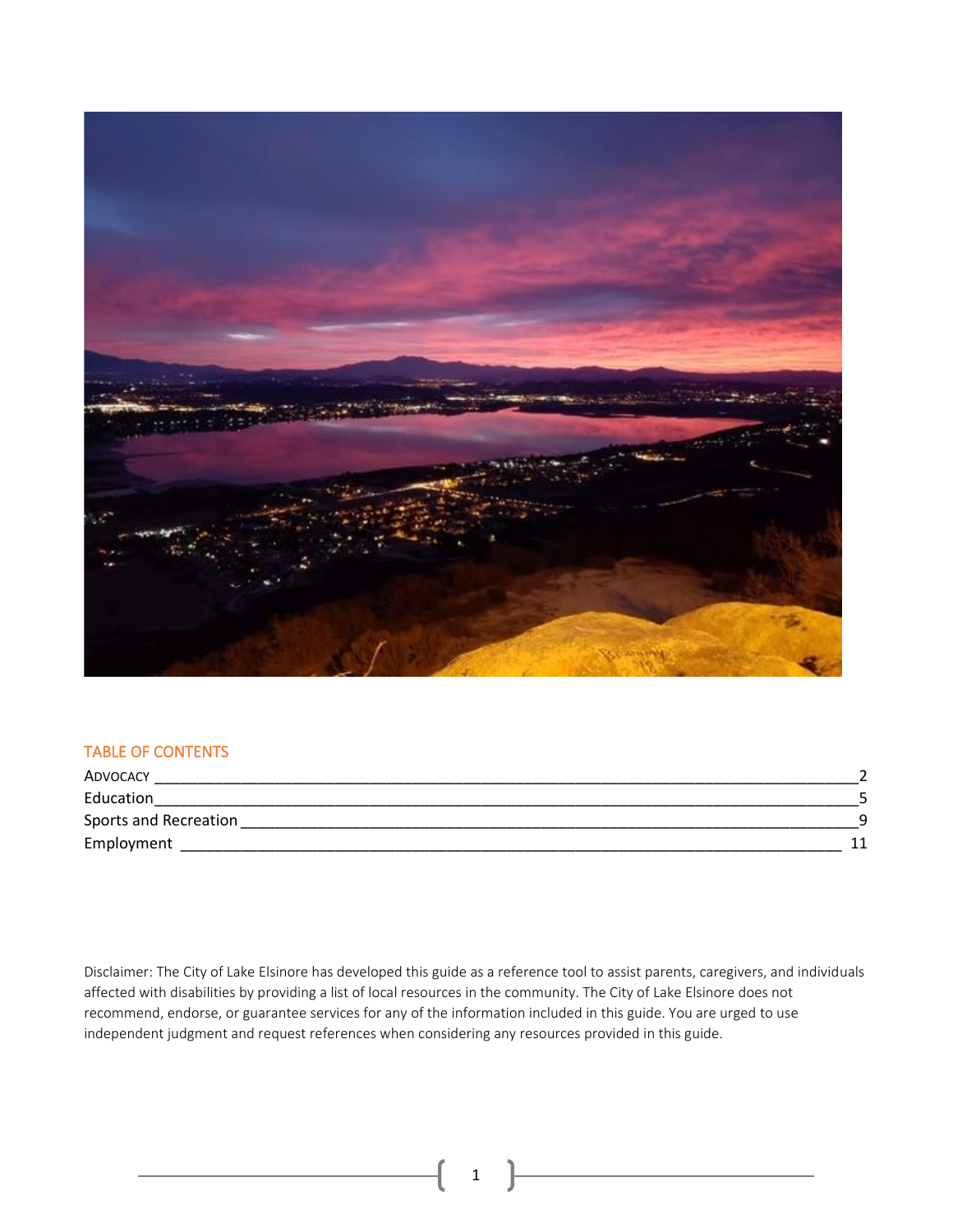## <span id="page-2-0"></span>Advocacy

## Inland Regional Center (IRC)

[Inland Regional Center | Serving Individuals with Developmental Disabilities in San Bernardino and Riverside](https://www.inlandrc.org/)  [Counties \(inlandrc.org\)](https://www.inlandrc.org/)

Inland Regional Center is a springboard to greater independence for people with developmental disabilities in the Inland Empire. We are a non-profit agency that has provided support to people with intellectual disabilities, autism, cerebral palsy, and epilepsy since 1972. Today we provide case management and service coordination for more than 42,000 Clients in Riverside and San Bernardino counties.

## Office Hours:

Monday - Friday 8:00 a.m. to 5:00 p.m. After-hours: (909) 890-3000, then press "0" *Visits by appointment only.*

## San Bernardino Office:

1365 South Waterman Avenue San Bernardino, CA 92408 Front Desk: (909) 890-3000 *Please do not call Front Desk for Intake. Phone calls will be returned within 1-2 business days.*

## Riverside Office:

1500 Iowa Avenue, Suite 100 Riverside, CA 92507 Front Desk: (951) 826-2600 *Please do not call Front Desk for Intake. Phone calls will be returned within 1-2 business days.*

## Mailing Address:

P.O. Box 19037 San Bernardino, CA 92423

## Autism Research Institute

(866) 366-3361 Spanish (877) 644-1184 ext. 5

### [www.autism.com](http://www.autism.com/)

The Autism Research Institute (ARI), a non-profit organization, is the hub of a worldwide network of parents and professionals concerned with autism. ARI is a Support Network that provides parents and caretakers with conferences, e-newsletters, online discussion forums, and support lines. Resources for adults with ASD are also offered.

## Autism Society of the Inland Empire

2276 Griffin Way, Suite 105-194 Corona, CA 92879 (951) 220-6922 Email: ieautism@att.net [www.ieautism.org](http://www.ieautism.org/)

The mission of the Autism Society Inland Empire Chapter is to improve the lives of all affected by an autism spectrum disorder. This is done by increasing public awareness about the day-to-day issues faced by people on the spectrum, advocating for appropriate services for individuals across the lifespan, and providing the latest information regarding treatment, education, research, support and advocacy.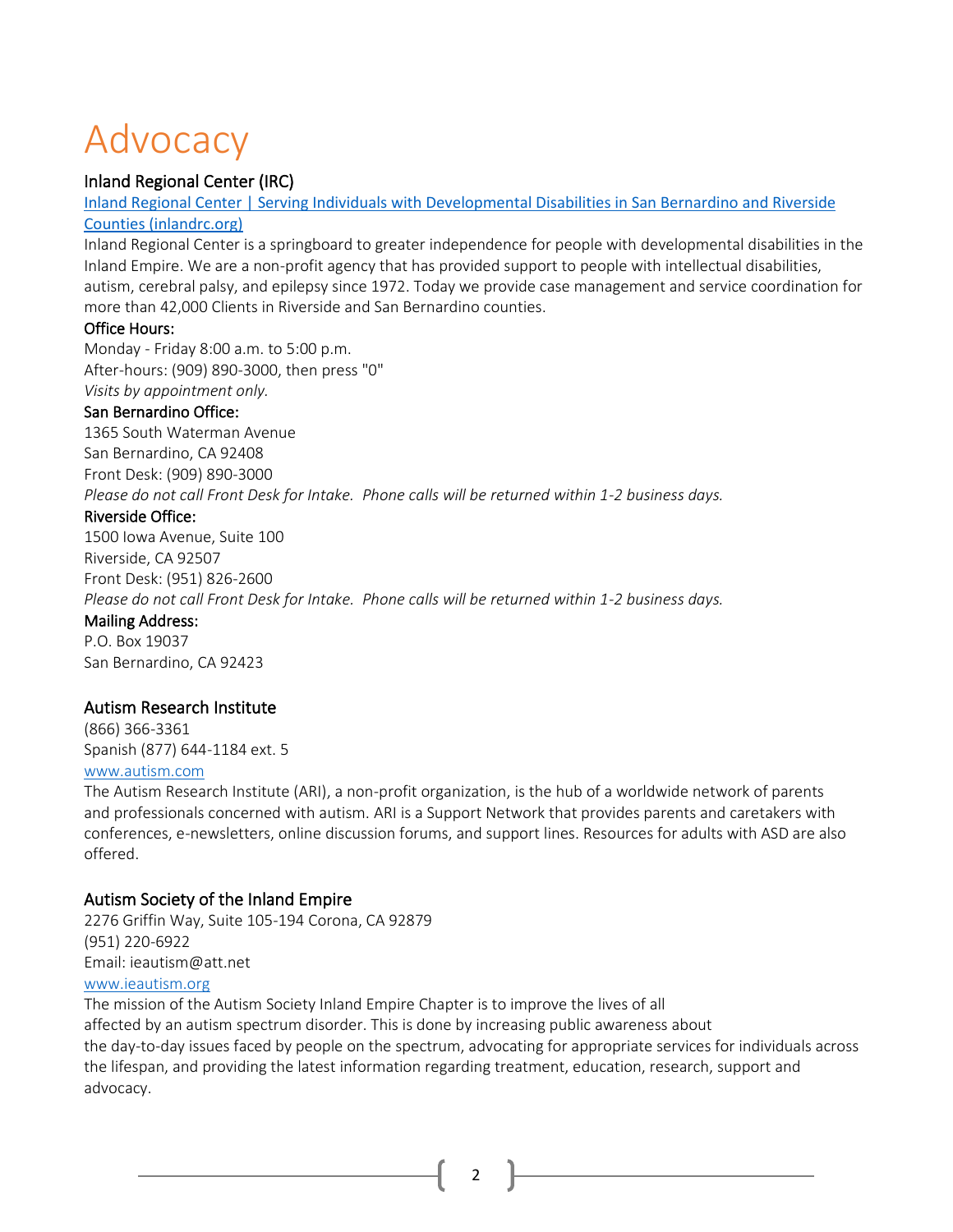## Community Access Center

6848 Magnolia Avenue, Suite 150 Riverside, CA 92506 (951) 274-0358 [www.ilcac.org](http://www.ilcac.org/)

## The CAC serves all people with physical and mental disabilities by providing information and referrals, supportive services, assistance with Individualized Educational Plans (IEP) meetings, peer counseling, assistive technology, and independent living skills training.

## The Epilepsy Center

6185 Magnolia Ave., Ste. 63 Riverside, CA 92506 (951) 281-9892 [www.theepilepsycenter.org](http://www.theepilepsycenter.org/)

The mission of The Epilepsy Center is to raise awareness and educate the community about epilepsy and empower those who are affected by it. The Epilepsy Center is dedicated to bringing hope to those affected by epilepsy through continued services, support, and education.

## Interactive Autism Network (IAN)

## [www.ianproject.org](http://www.ianproject.org/)

The Interactive Autism Network (IAN) is an innovative online project bringing together tens of thousands of people affected by autism spectrum disorders (ASD) and hundreds of researchers in a search for answers. Individuals with an ASD and their families can share information in a secure setting to become part of the largest online autism research effort. The data collected by IAN both facilitates scientific research and empowers autism community leaders to advocate for improved services and resources. In addition, anyone impacted by an ASD can become part of IAN's online community to stay informed about autism research and make their voices heard.

## Our Nicholas Foundation

31493 Rancho Pueblo Rd. #205 Temecula, CA 92592 (951) 303-8732 Email: TeamONF@gmail.com <http://www.ournick.org/>

The Foundation's primary mission is to increase awareness of Autism and to provide financial support for education, therapies, families, and research organizations that enrich the lives of children with Autism Spectrum Disorders.

## SEARCH Family Autism Resource Center

UC Riverside Support, Education, Advocacy, Resources, Community, Hope (951) 827-3849

## <https://searchcenter.ucr.edu/>

SEARCH is the University of California's first family autism resource center focused exclusively on family needs, such as educational access. Housed in the UCR Graduate School of Education, the mission of SEARCH is to provide support, education, advocacy, resources, community and hope to families who have loved ones on the autism spectrum.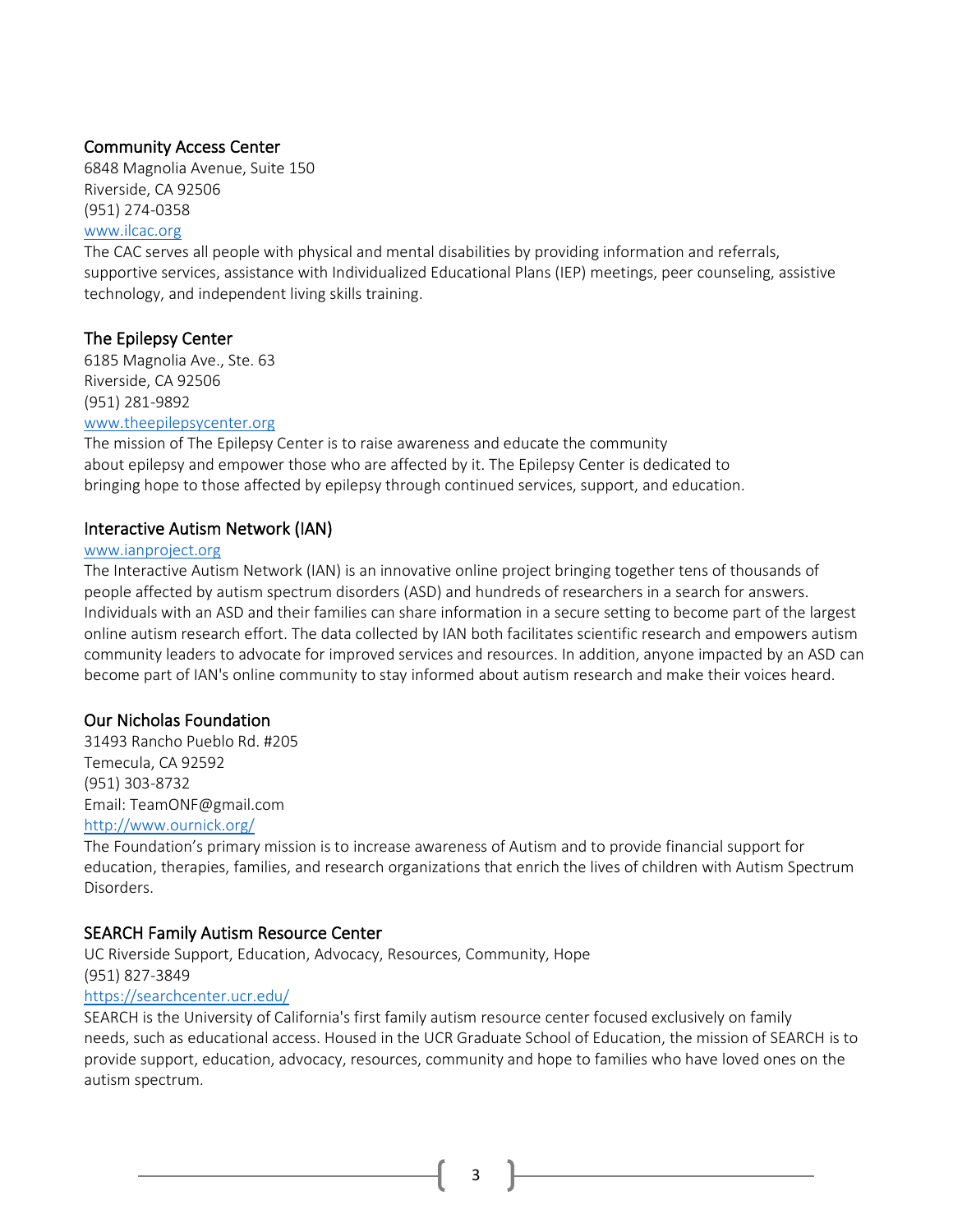## Unlocking Autism

(866) 366-3361 [www.unlockingautism.org](http://www.unlockingautism.org/)

Assists parents via a national call center providing 24-hour parent-to-parent phone support hotline. Also provides education on issues related to autism and a network to assist parents of children newly diagnosed with autism.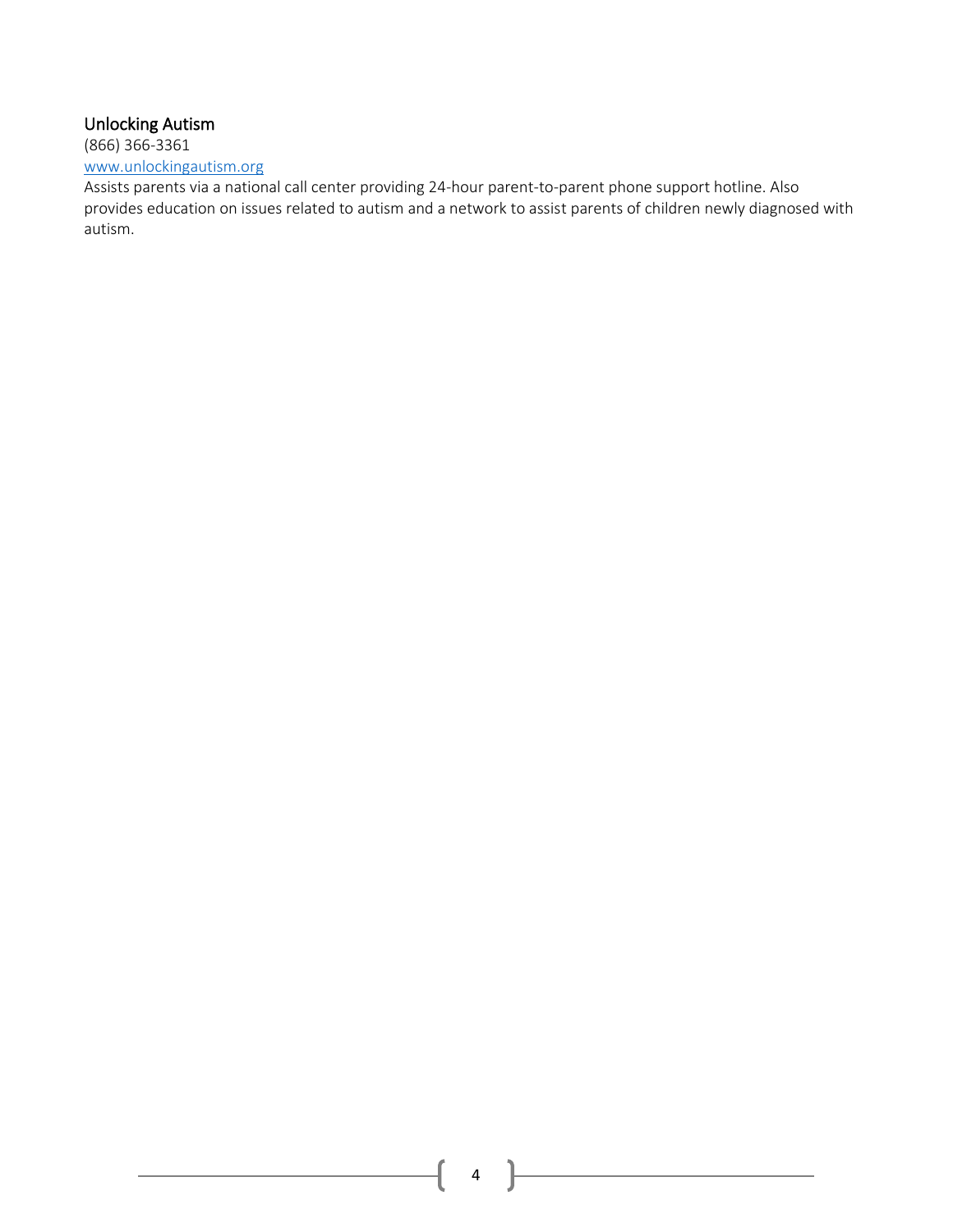## <span id="page-5-0"></span>Education

## Online Resources for Teaching

## ABA Resources LTD

## <http://abaresources.com/index.htm>

ABA Educational Resources Ltd. is committed to be a leading-edge website providing practical resource

materials for families and professionals using educational strategies for children with autism. Our goal is to facilitate the delivery ABA services to families through the provision of resource materials at a free and/or affordable cost.

## Special Learning House

## <https://www.speciallearninghouse.com/free-autism-resources/>

The following materials are available as downloads. These activities will help you build communication, interaction, self-help (think, teeth brushing!) and sensory skills, while also helping you to decrease frustration and meltdowns.

## Touch Math

## [www.touchmath.com](http://www.touchmath.com/)

TouchMath is a multisensory program that uses its signature TouchPoints to engage students of all abilities and learning styles. TouchMath has been proven to raise math test scores in classrooms around the world for over three decades. Use this intuitive system as a supplement to any curriculum or as a stand-alone program.

## **Schools**

## California Department of Education

(800) 926-0648

## [www.cde.ca.gov/sp/se/fp/](http://www.cde.ca.gov/sp/se/fp/)

Provides technical assistance information and resources for parents, school districts, advocates, agencies and others of procedural safeguards regarding students between ages 3 and 21 with disabilities and their educational rights.

## Lake Elsinore Unified School District

545 CHANEY STREET LAKE ELSINORE, CA 92530 PHONE: (951) 253-7000 [Lake Elsinore Special Education Services](https://www.leusd.k12.ca.us/apps/pages/index.jsp?uREC_ID=325300&type=d&pREC_ID=733479) – Special Education – Lake Elsinore Unified School District [\(leusd.k12.ca.us\)](https://www.leusd.k12.ca.us/apps/pages/index.jsp?uREC_ID=325300&type=d&pREC_ID=733479)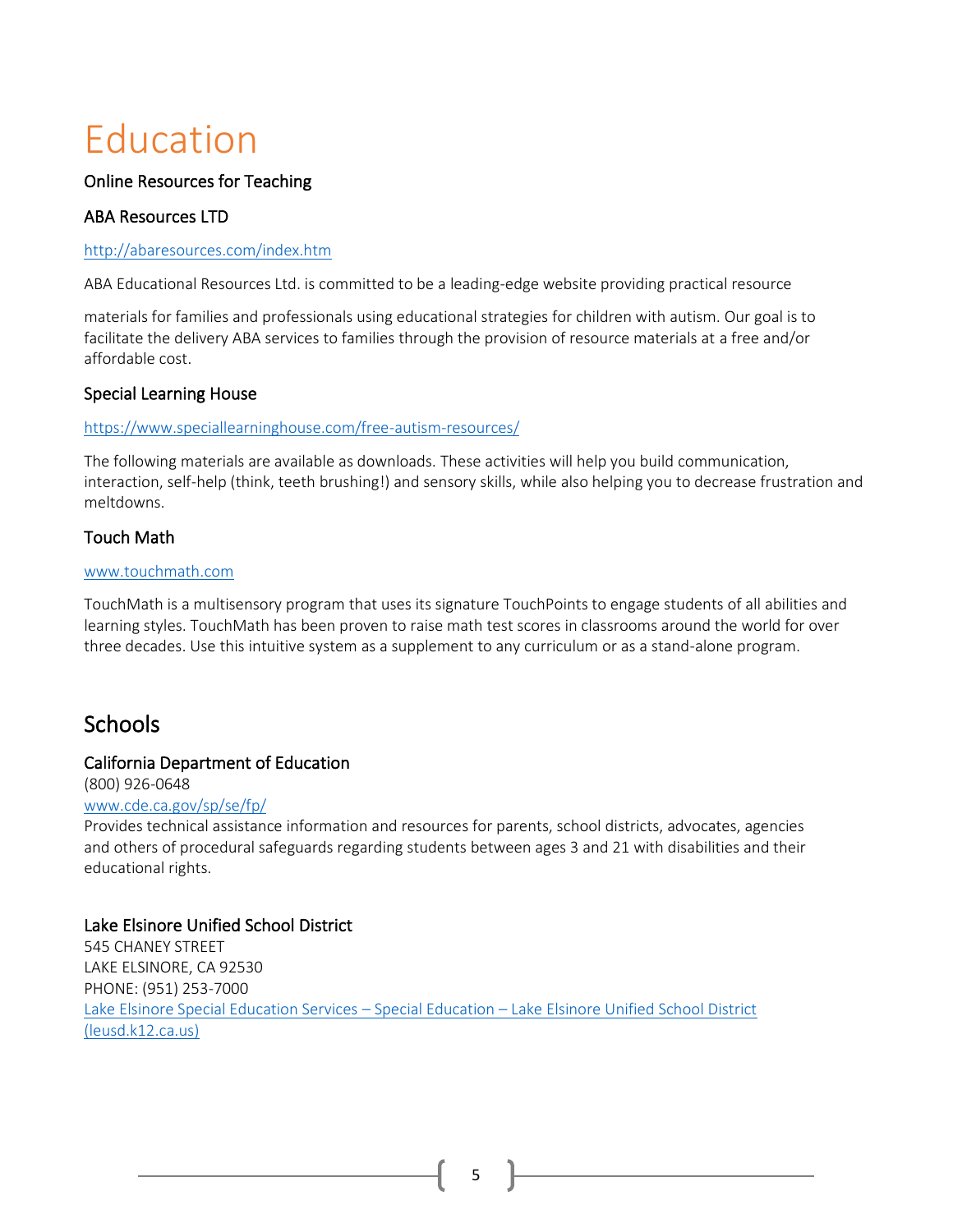Riverside Unified School District Special Education Dept. <http://www.rusdlink.org/Page/158>

Temecula Valley Unified School District Special Education Dept[. http://www.tvusd.k12.ca.us/sped\\_overview](http://www.tvusd.k12.ca.us/sped_overview)

Murrieta Valley Unified School District Special Education Depart.<http://www.murrieta.k12.ca.us/domain/64>

Hemet Unified School District Special Education Dept[. http://www.hemetusd.org](http://www.hemetusd.org/)

Menifee Union School District Special Education Dept. – [http://www.menifeeusd.org/district/Department/72-](http://www.menifeeusd.org/district/Department/72-Special-Education) [Special-Education](http://www.menifeeusd.org/district/Department/72-Special-Education)

## Big Springs Center & School

11650 Perris Blvd. Moreno Valley, CA 92557 (951) 488-0404

[www.bigspringscenterandschool.org](http://www.bigspringscenterandschool.org/)

Big Springs Educational Therapy Center and School has been providing help for children and adults with learning disabilities for over 25 years. We provide educational assessments to diagnose learning disabilities and give recommendations for programs, compensations, and strategies to help children and adults who are struggling academically or on the job. We also provide one-on-one individualized therapy sessions, a full-time private school for elementary age children, a half-time middle school campus, and resources and information on learning disabilities.

## California School for the Deaf, Riverside (CSDR)

3044 Horace Street Riverside, CA 92506(951) 248-7700 <http://csdr-cde.ca.gov/>

California School for the Deaf, Riverside offers comprehensive educational and extra-curricular programs that prepare students to achieve their full academic, social, and career potential. CSDR provides intensive, specialized services to students between the ages of 3 and 21 years, with or without additional disabilities whose primary education needs are due to their deafness.

## Riverside County SELPA

975 West Morgan St. Building G Perris, California 92571 (951) 490-0375 <http://rcselpa.org/>

The Riverside County Special Education Local Plan Area (SELPA) is the largest multi-district SELPA in California, with 25-member local educational agencies (LEAs). The SELPA is responsible for providing guidance and support to its member LEAs in the implementation of the legal requirements of the Individuals with Disabilities Education Improvement Act (IDEIA), and its supporting regulations for Special Education. The SELPA is the regionalized services link between the California Department of Education (CDE) Special Education Division and the LEAs. Members work collaboratively together and with other public agencies to make available a full continuum of special education services for students with disabilities from birth to age 22.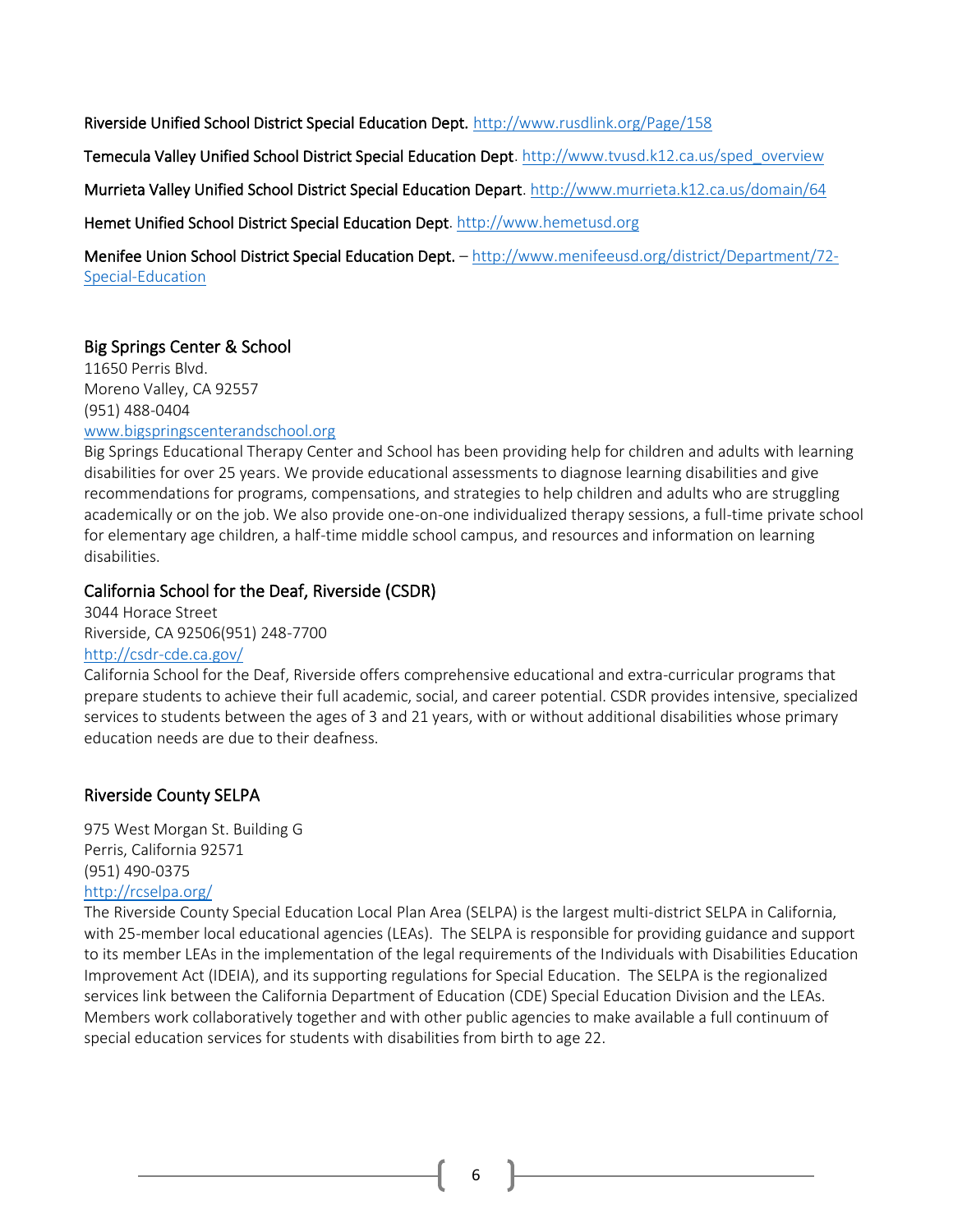## Learning Assistance

BreakThrough Student Assistance Program Dean Lesicko-Student Support Coordinator

(951) 677-0568 ext. 6479

http://www.murrieta.k12.ca.us/page/315

Breakthrough helps students make it through school safely and successfully. The breakthrough Student Assistance Program is a unique method for providing family specific services to any family in the Murrieta Valley Unified School District.

## CARE Learning Center and Counseling Services

27715 Jefferson Ave. #112 Temecula, CA 92592 (951) 837-3215 or (951) 708-6835 www.carelearningcenters.org

CARE (Community Alliance for Responsible Education, Inc.) Learning Center and Counseling Services is a nonprofit, 501(c)(3) educational and counseling organization comprised of professional educators, licensed psychologists, therapists, and counselors. CARE provides services in a supportive and sensitive environment and embraces the multicultural needs of the community.

## Special Needs Tutoring

(877) 97-TUTOR

www.specialneedstutoringusa.com

Tutors available in the Temecula area. Our tutors provide highly individualized, one-on-one tutoring sessions in the comfort and security of your home, schools, after school facilities, libraries, or community centers. We are compassionate, enthusiastic, and highly experienced! All of our tutors possess either professional degrees and/or have had at least one school year working with students with special needs. We serve kindergarten through 12th grade.

## Learning Disabilities

International Dyslexia Association, Inland Empire Branch 225 Canyon Crest Dr., Ste. 71-308 Riverside, CA (951) 686-9837 www.dyslexia-ca.org

We are a volunteer organization of parents and professionals who are concerned about literacy. Our focus is to support and benefit individuals, adults, students, families, educators, and professionals dealing with learning differences, including dyslexia.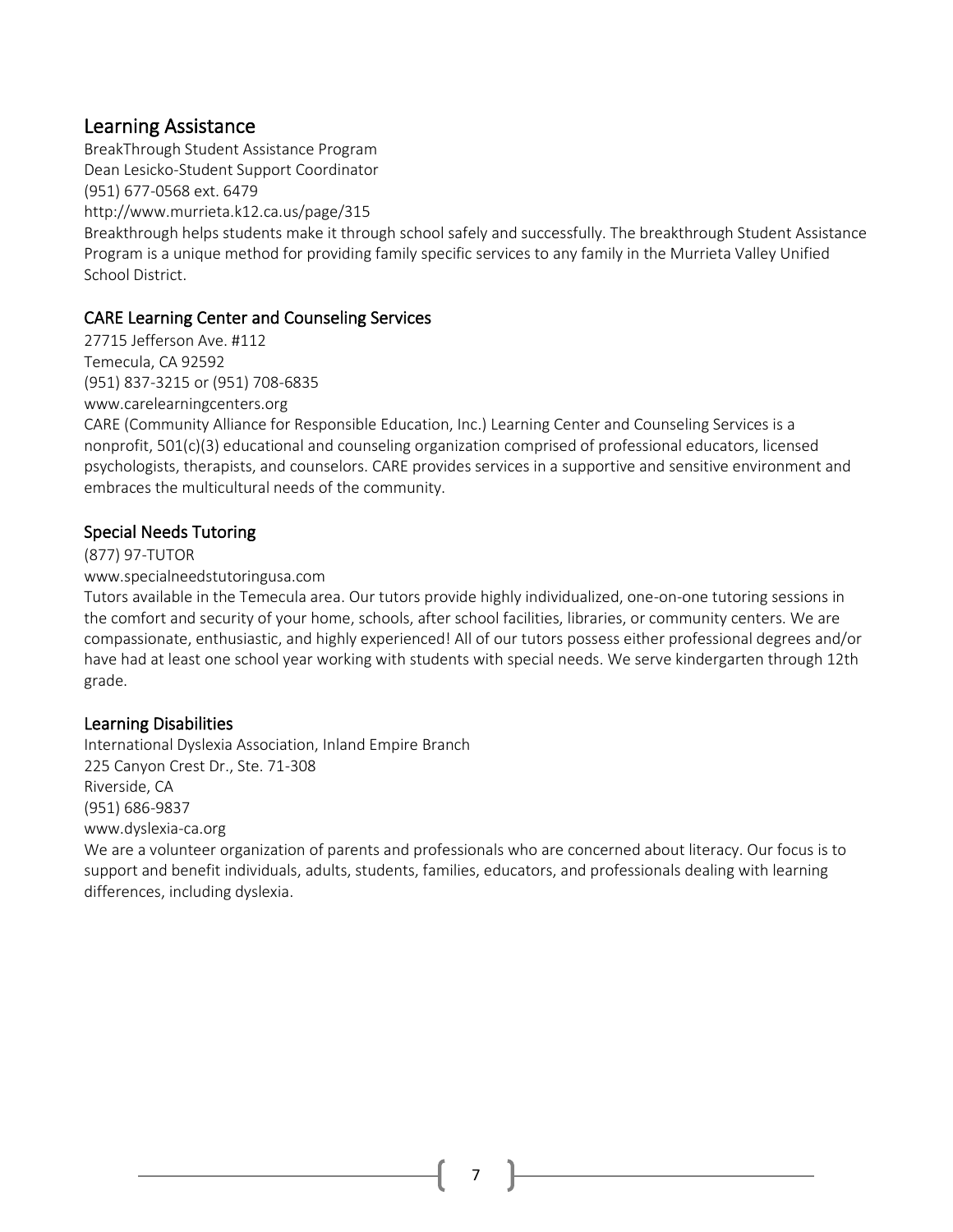## Secondary and Post-Secondary Education

Mt. San Jacinto

[Menifee Valley Campus \(MVC\)](https://www.msjc.edu/locations/Menifee-Valley-Campus.html) 28237 La Piedra Rd., Menifee, CA 92584 Building 100 Phone: (951) 465-7969 Email: [dspsmvc@msjc.edu](mailto:dspsmvc@msjc.edu?subject=) ASC Office Hours: Monday - Thursday from 8:00am to 4:30pm

Friday - 8:00am to 11:45amASC Counseling Hours: Contact for Availability [https://www.msjc.edu/asc/new](https://www.msjc.edu/asc/new-student-intake-forms.html)[student-intake-forms.html](https://www.msjc.edu/asc/new-student-intake-forms.html)

## Riverside City College

Disability Resource Center (DRC) Location: Dr. Charles A. Kane Student Services Administration Building Room CAK-130. Hours of Operation: Monday-Friday 8 am to 5 pm (6 pm on Tuesdays) Phone (Voice): (951) 222-8060 Video Phone (for Deaf and Hard of Hearing): (951) 801-5675 Email: [drc@rcc.edu](mailto:drc@rcc.edu)

## College of the Desert

College of the Desert 43-500 Monterey Ave Palm Desert, CA 92260 (760) 773-2534 [www.collegeofthedesert.edu/students/dsps/default.php](http://www.collegeofthedesert.edu/students/dsps/default.php) 

## Palo Verde Community College

One College Dr. Blythe, CA 92225 (760)921-5489 <https://www.paloverde.edu/current-students/dsps.aspx>

## Loma Linda University

(909) 558-816[1www.llu.edu](http://www.llu.edu/)

## California Baptist University (951) 689-5771 [www.calbapist.edu](http://www.calbapist.edu/)

<span id="page-8-0"></span>University of California, Riverside (951) 787-1012 [www.ucr.edu](http://www.ucr.edu/)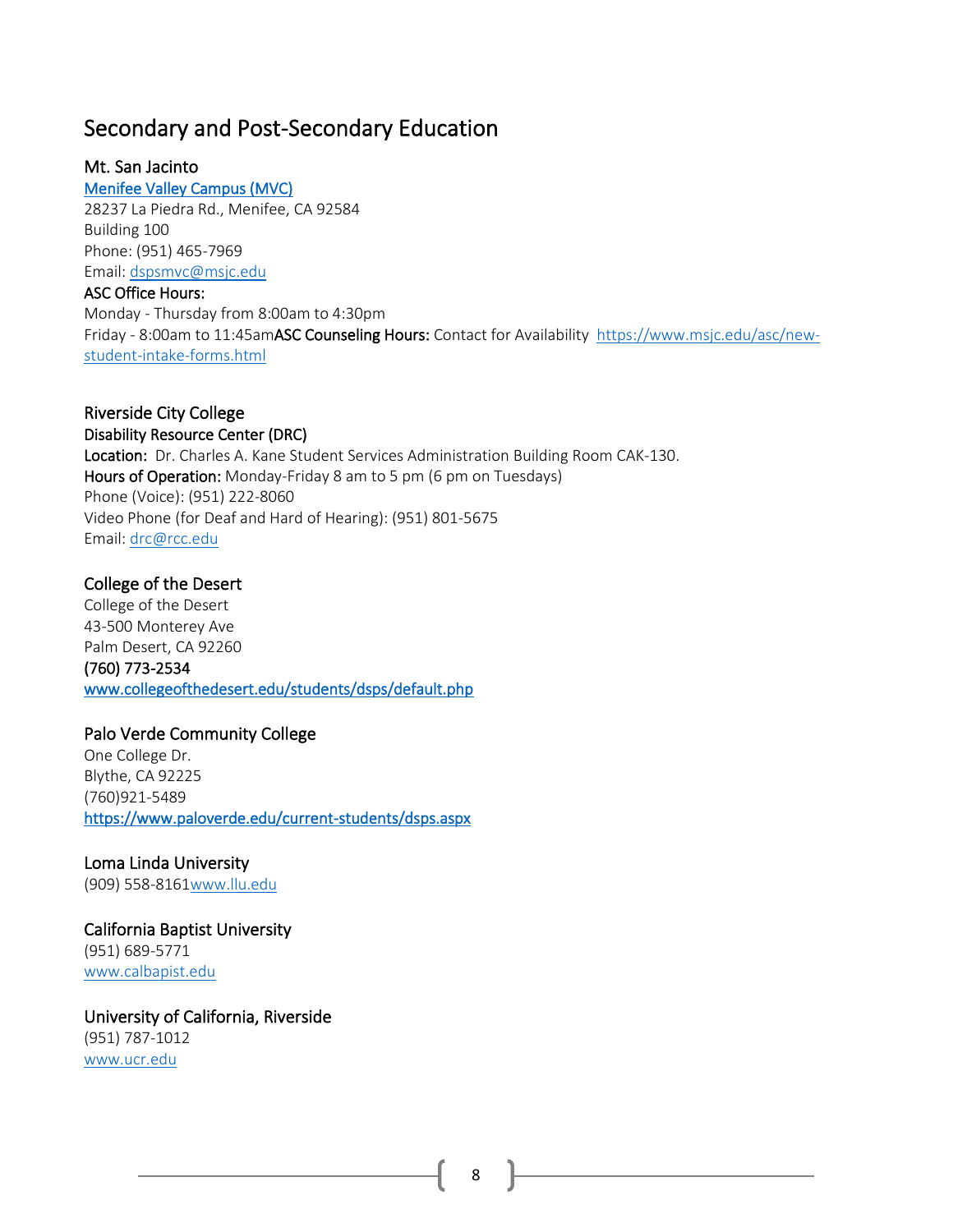## Sports and Recreation

## District 28 Challenger Baseball

Our Challenger baseball program has just got even better!!!! Our District is made up of 7 Little Leagues, and we have merged to make our Challenger baseball program that much bigger!!! Canyon Lake, Lake Elsinore, Menifee, Temescal Canyon, Wildomar, Murrieta and Temecula have all come together and will be joining our Challenger divisions into one!!!

This division is uniquely made to enable children and adults ages 4 and older with physical and mental challenges to enjoy the game of baseball, regardless of any challenges they may face.

There is no charge for registration. Each player will receive a full uniform. Each player will have their own "buddy" that will assist them during the game if they need it.

If you or someone you know is interested in signing up for this division, please contact Amy Frahn via email [district28challengers@yahoo.com.](mailto:district28challengers@yahoo.com)

## Champions League – City SC

## [info@citysclakeelsinore.com](mailto:info@citysclakeelsinore.com)

### Champions League Mission Statement

Our mission is to provide all kids with a chance to play soccer, while giving their families a chance to watch their kids participate in a sport with other kids in a fun, safe environment.

### What is Champions League?

City SC's Champions League is a no cost soccer program for kids from 2-18 years old that have medical or physical disabilities. The program pairs players with volunteer buddies to encourage first time players or to allow returning players to continue to learn and grow as soccer players, all while having fun and getting exercise.

## Bill's Special Kids

For kids with special needs ages 5-18. Offers baseball, bowling, basketball, and soccer all year round. Also offers dance on Tuesday nights. <https://www.billsspecialkids.org/>

## Exceptionally Excited Kids (E.E.K. Fitness)

Nonprofit organization for all special needs individuals ages 2 through 25. E.E.K. involves exercise, play, socializing, noncompetitive games, and nutrition to encourage children and adults with special challenges into optimum condition within their disabilities. Offers a Basketball Program for kids and young adults

with disabilities on Saturdays. . [https://www.eekfitness.com](https://www.eekfitness.com/)

## Special Olympics

A nonprofit organization dedicated to providing year-round sports training and competition in a variety of Olympic-type sports for people eight years of age and older with intellectual disabilities, giving them continuing opportunities to develop physical fitness, demonstrate courage, experience joy, and participate in a sharing of gifts, skills, and friendships with their families, other Special Olympics athletes, and the community. Three levels of sports competition in Southern California: Area (Local) games, regional games, and Championships. Visit the website for nearby programs. Free to the public. Accepts donations. Please refer to websites for emails and contact information specific to each area.

Website for Southern California: <http://www.sosc.org/Page.aspx?pid=421> Website for Riverside/San Bernardino Region <http://www.sosc.org/Page.aspx?pid=321>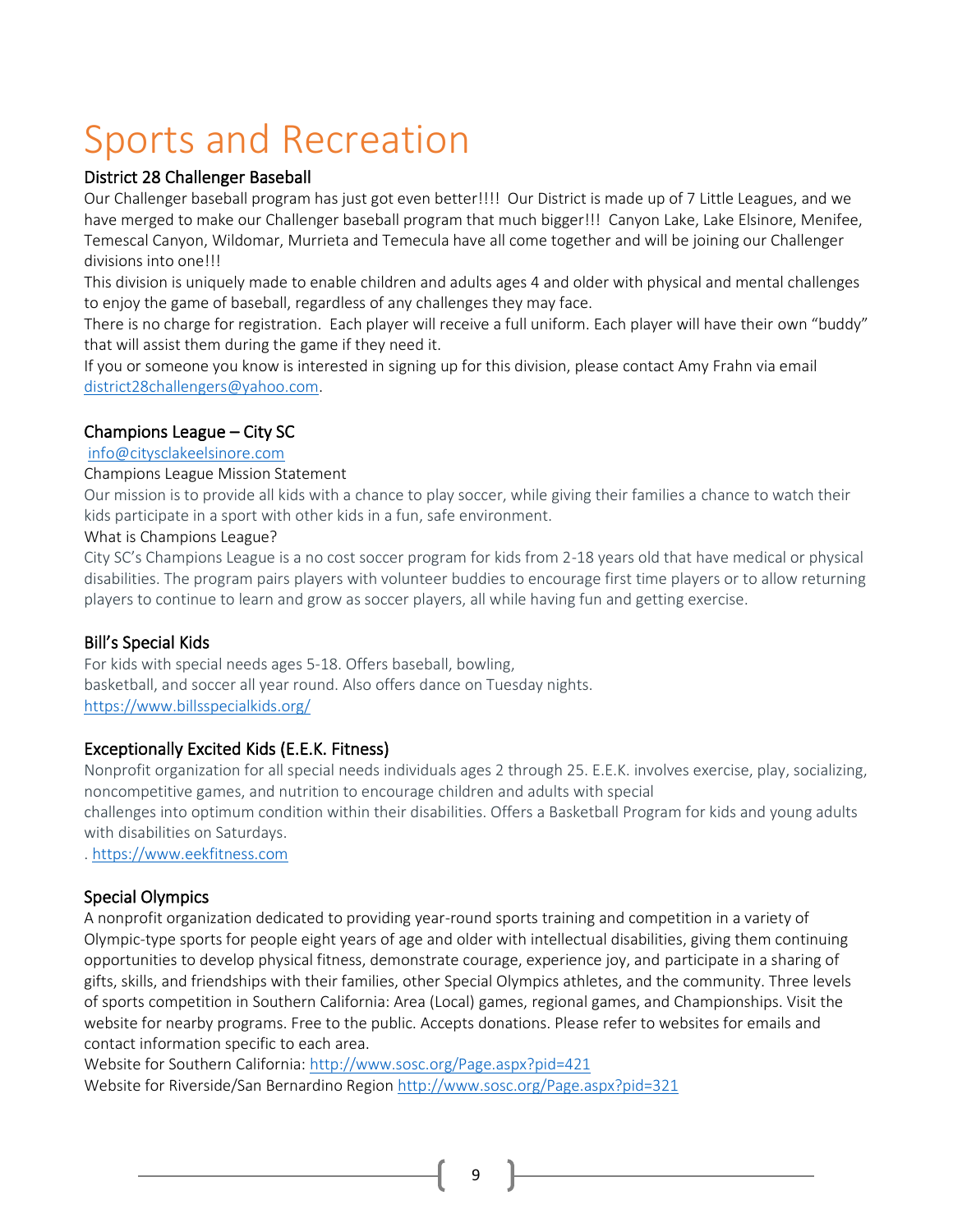## American Youth Soccer Organization (AYSO) Very Important Player (VIP) Division

The AYSO created the VIP division to provide an opportunity for children with special needs to play soccer in a safe and adaptive environment. VIP divisions are located throughout the United States, including an Inland Empire Region and a West Riverside County Region. Use the links below for more information. <https://ayso.bluesombrero.com/Default.aspx?tabid=948354>

## S.K.I.P.

Supporting Kids, Involving Parents

The S.K.I.P. (Supporting Kids Involving Parents) Program, is an exciting "parent and me" program that provides children with special needs opportunities for sensory enrichment, improvement of social skills, recreational play, and parent support. While children learn and grow, parents interact with others who understand what it is like to raise a child with special needs.

- $\bullet$  Ages: 0-12
- Location: MPSC; 41845 Sixth Street, Temecula CA 92590
- Time: Held on the first Wednesday of the month, from 6:00 7:30 pm

<https://temeculaca.gov/807/Special-Needs-Programs>

## High Hopes

The Temecula High Hopes Program provides adults with special needs an opportunity for social interaction with peers, while participating in group activities and events.

- Ages: 18+
- Location: High Hopes events are held at the Mary Phillips Senior Center, unless otherwise noted.
- Day & Time: Fridays from 6:00 9:00

Pre-Registration is required and can be completed online

## City of Murrieta

The City of Murrieta's Alternative Recreation Program (ARP) is a social program for adults, 18 years and older with intellectual and developmental disabilities. Facilitated by a team of city staff, ARP provides supervised events that promote social skills, verbal and non-verbal communications, creative expression, and participants are able to develop new friendships in a supportive environment. The events include, but are not limited to themed dances, picnics, local excursions, and movie nights. Our goal is to offer opportunities for meaningful peer engagement through music, dancing, games, activities, and more.

Most Alternative Recreation Program events are held at the Murrieta Community Center at 41810 Juniper Street. The cost is \$2 per participant (guardians and caregivers are free) for most events, unless specified otherwise.

For more information call 951-304-PARK (7275). <https://www.murrietaca.gov/482/Alternative-Recreation>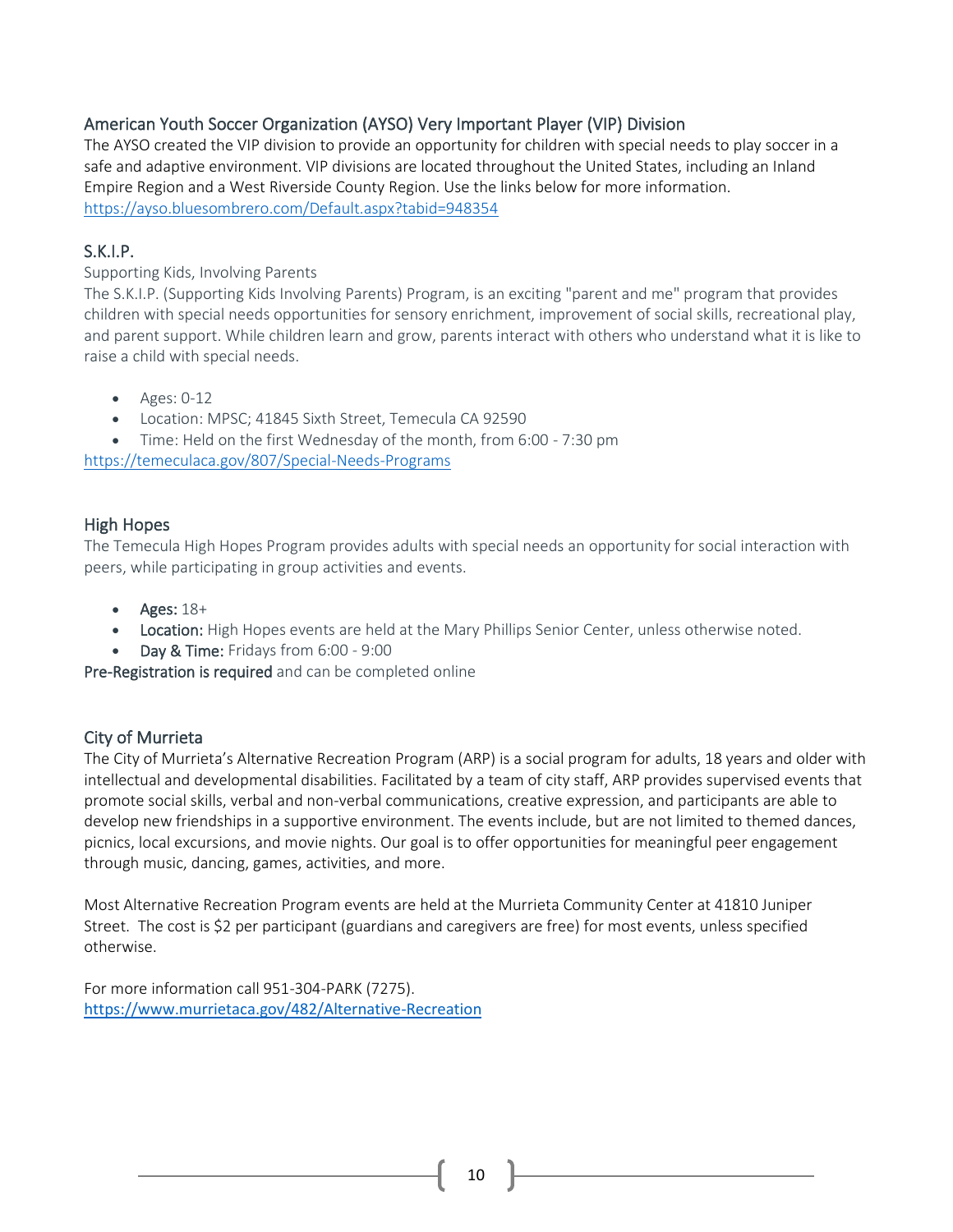## <span id="page-11-0"></span>Employment

## California Department of Rehabilitation

3130 Chicago Avenue Riverside, CA (951) 782-6650 27555 Ynez Road, Suite 310 Temecula, CA 92591-4678 (951) 693-4451 [www.rehab.cahwnet.gov/](http://www.rehab.cahwnet.gov/)

The department works in partnership with consumers and other stakeholders to provide services and advocacy resulting in employment, independent living, and equality for individuals with disabilities.

## Career and Employment Guide for Job Seekers and Employees with Disabilities

Email[: rjacobs@pcc.edu](mailto:rjacobs@pcc.edu) [http://spot.pcc.edu/~rjacobs/career/new\\_page\\_2.htm](http://spot.pcc.edu/~rjacobs/career/new_page_2.htm) A Career and Employment Guide intended to assist in searching, preparing, planning, and maintaining a career.

## Care-Rite Vocational Services

40880 County Center Dr., Suite M Temecula, CA 92591-6024 (951) 719-3377 Care-Rite is a supported work program for adults with developmental disabilities. <https://careritevoc.com/>

## Highpointe

16475 Lakeshore Drive Unit101, Lake Elsinore, CA 92530 951-471-5886 (Admin) Mon-Fri: 8:00-16:00; Sat &Sun: Closed Highpointe is a community-based full-service care facility for individuals with intellectual and developmental disabilities. <https://highpointecare.org/>

## Center for Employment Training

27941 Jefferson Ave Temecula, CA 92590 (951) 699-8180 Email[: temecula@cet2000.org](mailto:temecula@cet2000.org) [www.cetweb.org](http://www.cetweb.org/)

The mission of CET, an economic and community development corporation is to promote human development and education by providing people with marketable skills training and supportive services that contribute to self-sufficiency.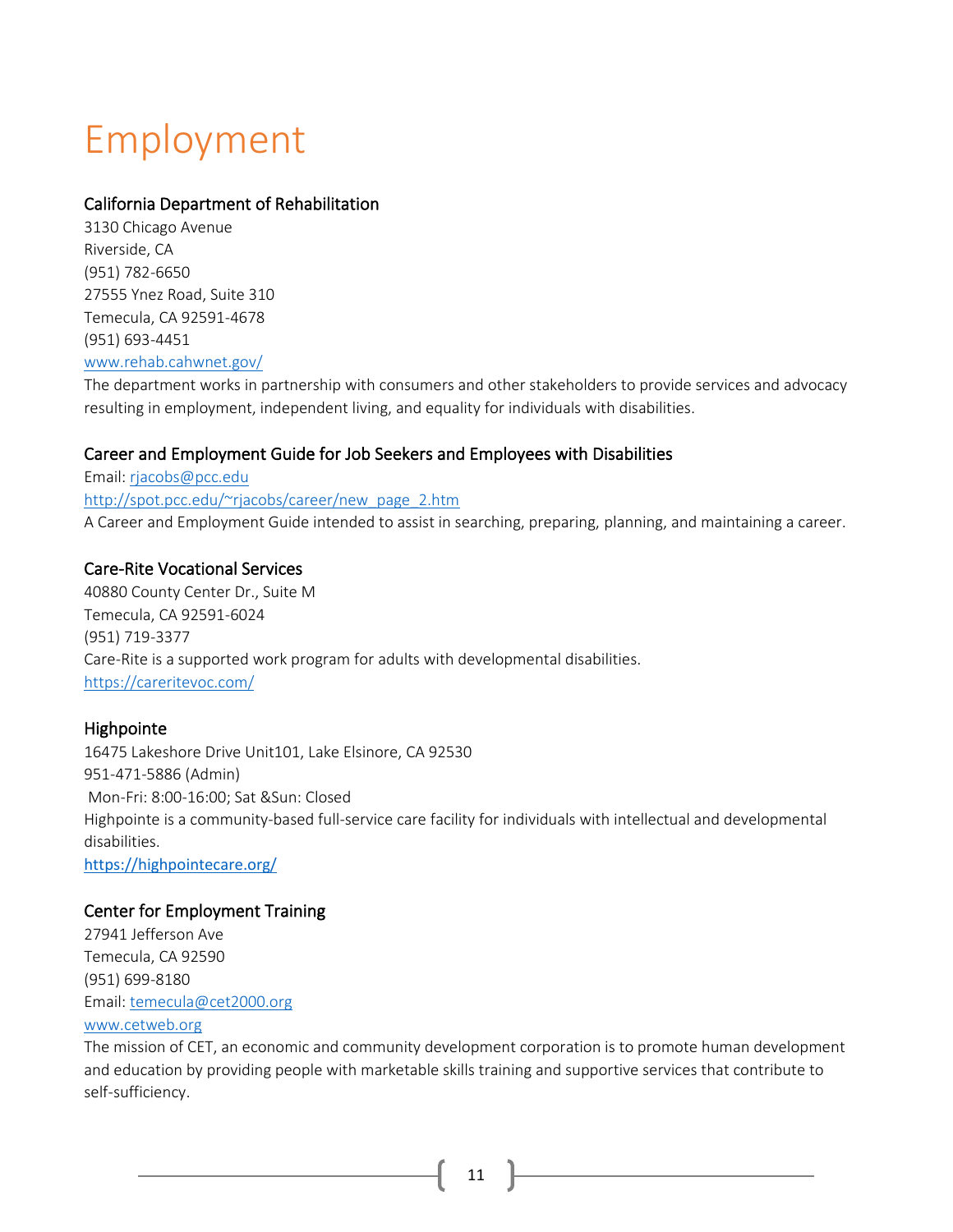## EXCEED

2050 Trumble Road Perris, CA 92572 (951) 657-0609 (800) 423-1227 www.exceed-aws.com EXCEED provides work adjustment, work experience, sheltered employment, job readiness, job coaching, and placement services for individuals with any disabling conditions, ages 18 and older.

## Habilitation Services

(909) 890-3422

Habilitation Services means those community-based services purchased or provided for adults with developmental disabilities, including supported employment or competitive employment, to prepare and maintain them at their highest level of vocational functioning, or to prepare them for referral to vocational rehabilitation services. In order to receive habilitation services, clients must be at least 18 years old and a client of Inland Regional Center.

## Regional Occupational Program

3939 Thirteenth Street Riverside, CA 92502-0868 (951) 826-6810

The Regional Occupational Program provides job training to the residents of Riverside County age 16 years and older. The training includes three categories: Entry level job training—preparation for immediate employment upon completion of training, upgrading of skills to keep pace with changing technology, Preparation for advanced training at the technical school or college level. Information and registration, class descriptions, and locations can be obtained at the R.O.P. office located on the third floor at the above address.

## Riverside County Greater Avenues for Independence (GAIN)

http://gain-riverside.org/ Our mission is to work vigorously to free our participants from the burden of welfare dependence and achieve a better and happier lifestyle of self-sufficient citizenship. We will serve the taxpayer of Riverside County by reducing welfare dependency thus making tax dollars available for more productive expenditures.

## TMI Employment Solutions—Toward Maximum Independence

41707 Winchester Rd., Suite 304 Temecula, CA (952) 296-2090 http://www.tmi-inc.org/cms/

It is the mission of TMI to support the value, right and responsibilities of all people with the support of their advocates, to make informed choices regarding how they live, work, and express their membership in community. We accomplish this by providing personalized supports to people in their own homes, workplaces, schools, families, and neighborhoods.

 $12$   $\uparrow$